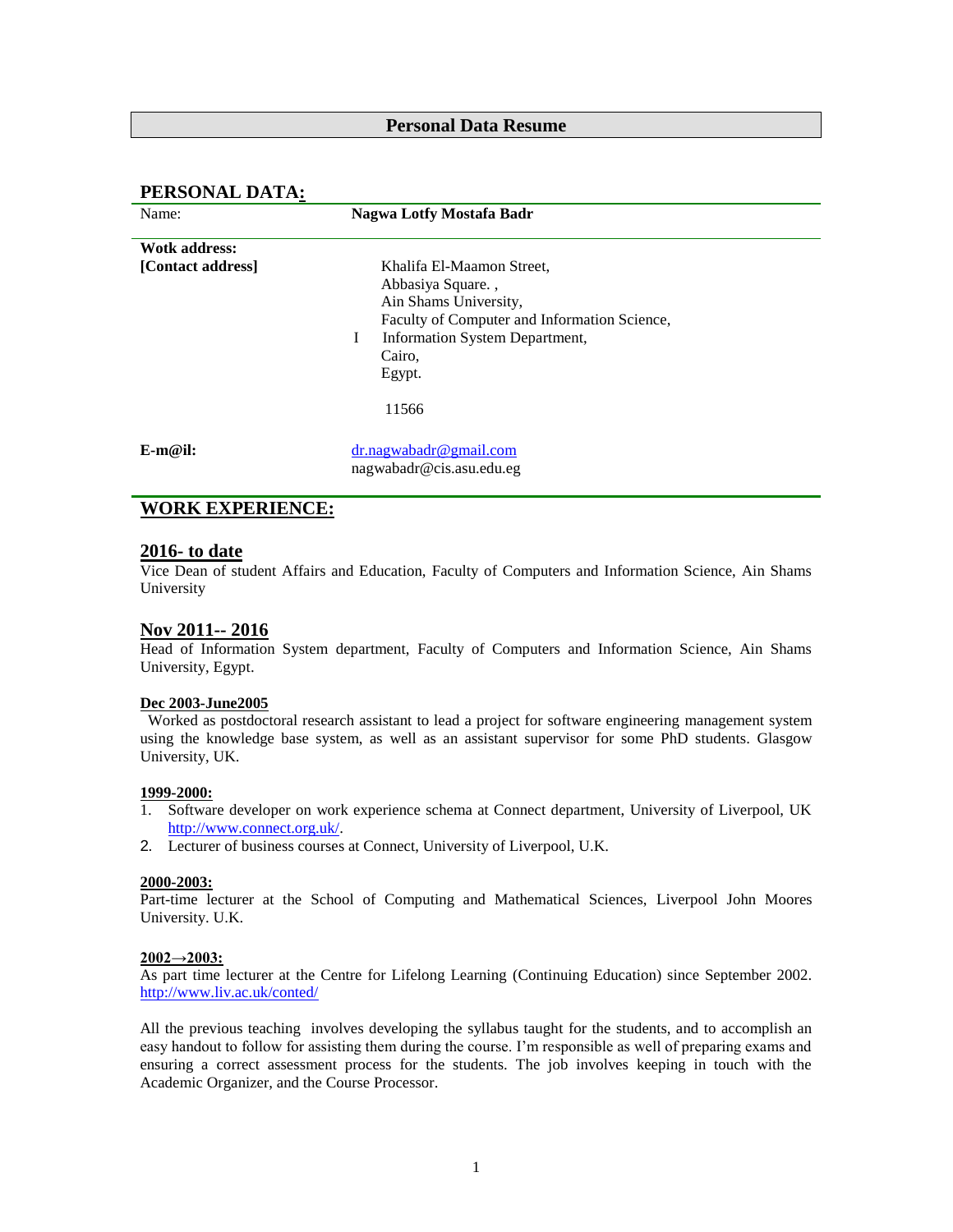## **PROFESSIONAL EDUCATION:**

#### **2016**

Professor of software Engineering, Faculty of Computers and Information Science, Ain Shams University

#### **2011-2016**

Associate Professor of software Engineering, Faculty of Computers and Information Science, Ain Shams University

#### **2006-2011**

Assistant Professor of software Engineering, Faculty of Computers and Information Science, Ain Shams University

### **Dec 2003-June2005**

Postdoctoral research fellow, department of Computing Science, Glasgow University, U.K. The research project named "AMUSE" in autonomic computing for developing a self-management service that able to control the distributed application/environment in particular for the e-science environment and e-health environment.

### **November 2000→November 2003:**

Ph.D. degree in computer science of Liverpool John Moores University, England, U.K.

- PhD research topic is entitled : "<u>An Autonomic middleware control service to support self-adaptive</u> *software"*
- The main objective of my study is to develop baseline architecture and model for a middleware-based control service, which facilitate adjustable self-governance utility to support the safe self-adaptation of distributed applications for lifetime management. In addition, the development of a software metacontrol model and its knowledge-base system, which represents how distributed applications services interact with their associated middleware service management and control services
- My research includes a programming model to facilitate the development of adjustable-autonomic control middleware services that would facilitate customisation of self-adaptation control strategies and self-governance policies including norms and authorities. Also, a control knowledge markup language and associated interpreter has been developed to achieve a level of software "*separation of concerns*" and the externalisation of control models and knowledge from the core controller logic.
- During my research an experiment/benchmarks demonstration have been carried out to practically monitor, and validate systems runtime behaviour with respect to critical system properties, requirements and intended goals using. Artificial intelligent, Java software, Jini middleware, and XML language for supporting the generic capabilities in such demonstration.

#### **1999:**

Postgraduate degree in Software Technology Retraining Programme, University of Liverpool**,** U.K.

#### **1997:**

Software Skill Development Program (SSDP), Information Technology Institute (ITI) with collaboration with Nottingham University, Egypt, [http://www.iti.gov.eg/.](http://www.iti.gov.eg/)

#### **1996:**

Bsc in Pure Mathematics and Computer Science, Faculty of Science, June 1996 with Accumulative Grade "Very Good with Honour Degree" [83%]. GPA [3.8]

### **RESEARCH INTERESTS:**

My research area involves distributed system management, software engineering, and software testing. My particular interests are conducting work in the areas of autonomic computing, as well as cloud computing. Mobile computing. And database systems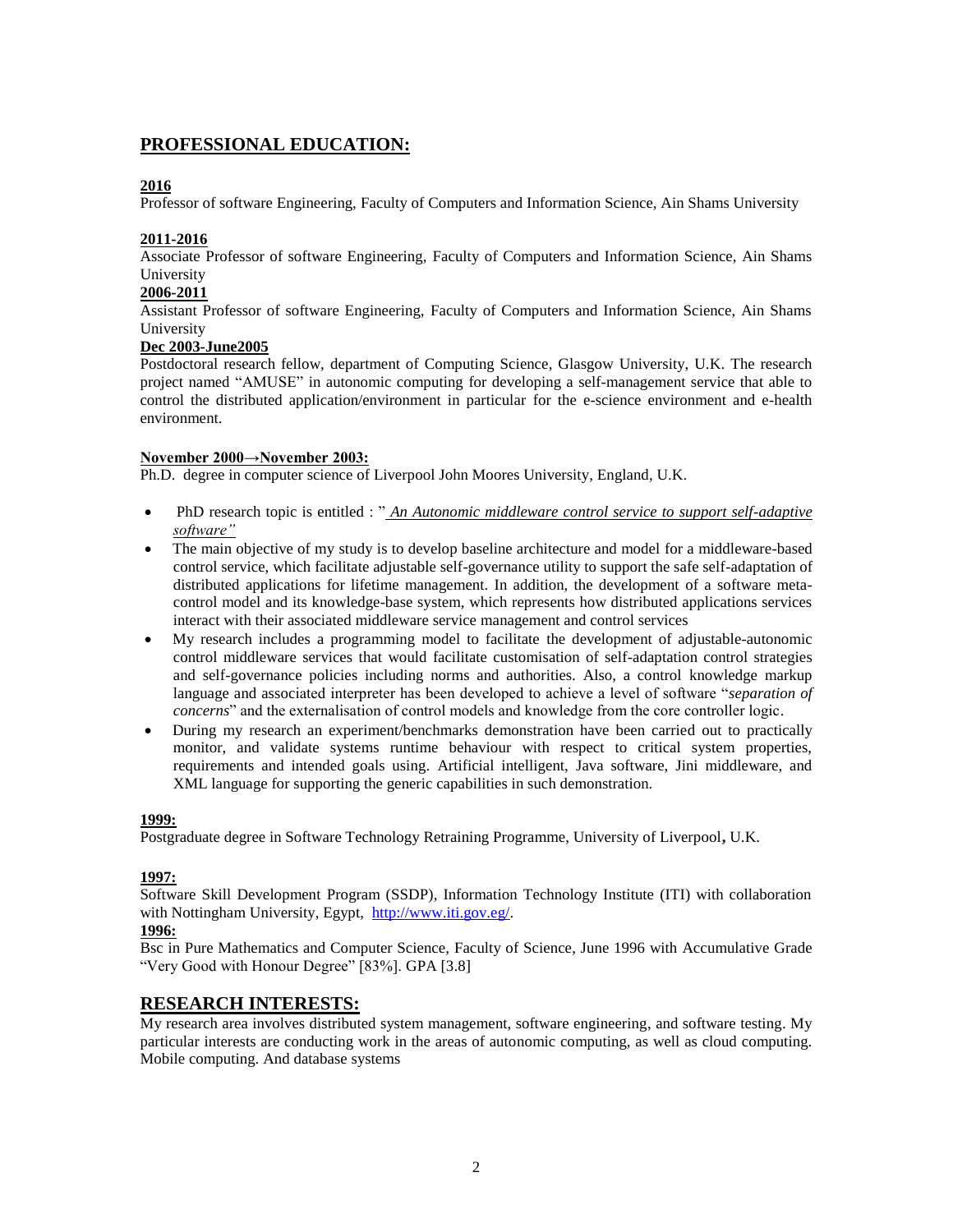## **Research Activities**

## **Reviewer :**

 1. International Conference on Information Systems SIG GlobDev Annual Workshop  $2.10<sup>th</sup>$  International Conference on Intelligent System Design and

Application,Nov29-Dec1,2010,ISDA2010,<http://cig.iet.unipi.it/isda2010>

- 3. Course Reviewer At the EELU University .
- 4. Conference on Data Mining and Optimization-DMO'11,Malaysia-2011 .
- 5. CAS 2010 : 1st International Workshop on Cloud Applications and Security
- 6. Journal of Advances in Computer Science
- 7. Conference in Africa and Middle East Regions specialized in software Engineering (AMECSE 2014).
- 8. Egyptian Informatics Journal Elsevier.
- 9. International Conference on Internet of things and Cloud Computing (ICC 2016), Cambridge, United Kingdom
- 10. International Journal of software Engineering (IJSE).
- 11. Security and Communication Networks-Wiley Journal .
- 12.International Journal of Intelligent Computing and Information Sciences (IJICIS).
- 13. ITIDA

14.STDF

- 15. China Communication.
- 16. Ain Shams Engineering Journal

# **Editors & Author:**

- **1.** *Editor of ACEEE International Journal on Control System and Instrumentation [http://ijcsi.theaceee.org.](http://ijcsi.theaceee.org/)*
- **2.** Author of Web Engineering#1 course at EELU, http://www.eelu.edu.eg.

# **Projects**

1. Co-PI of the ITIDA funded project " A State-of-the-art Fully Distributed Arabic Search Engine"-2011

**2**. Principle Investigator (PI ) of the ITIDA ARP- funded project " Arabic Sign Language" -2013

**3.** Principle Investigator (PI ) of the ITIDA PDP funded project " Arabic Sign Language" 2015

**4**. Ain Shams PI of ERASMUS+ funded project " Master in Health Informatics / HEAL+ " 2015.

# **Other Activities:**

- Committee Chair of updating the postgraduate courses of information System department.
- Committee Chair of developing the Bioinformatics Diplomas (Basic and Advanced) of information System department. [http://diplomas.cis.asu.edu.eg/.](http://diplomas.cis.asu.edu.eg/)
- Committee Chair of developing the Business Analytic Diplomas (Basic and Advanced) of information System department.<http://diplomas.cis.asu.edu.eg/>